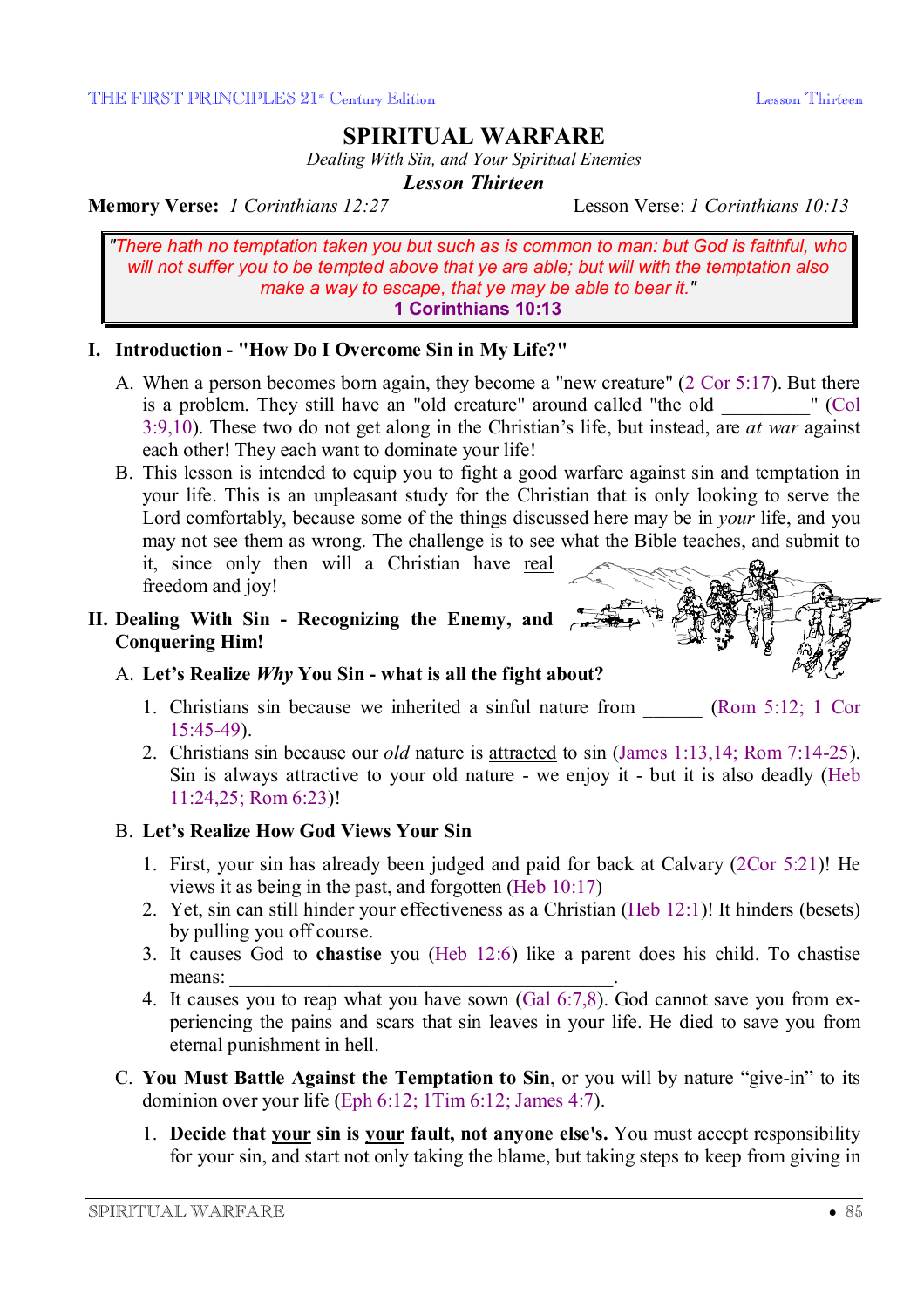anymore. You will never correct anything until you face your responsibility (Prov 28:13).

- 2. **Know your real enemies:** The external enemy is *this world*; the internal enemy is *your own flesh*; and your infernal enemy is *the devil*! As a soldier, know who your enemies are, and be equipped to defeat them!
- 3. **Protect your mind!** Don't allow sinful thoughts to control your mind (2Cor 10:4,5). The TV can destroy you spiritually (Ps 101:3), as can wrong music (Eccl 7:5)! So, STOP watching ungodly TV programs, and QUIT listening to ungodly music stations!
- 4. **Don't make "provision" for the** (Rom 13:14). Don't provide for ("feed") the desires of the flesh. Stay away from things that you know will get you into trouble! Don't place more opportunities to sin in your path than are already there!
- 5. **Look for a way of** \_\_\_\_\_\_\_\_\_\_ out of temptation to sin (1Cor 10:13). God promised to get you through every temptation, if you want to!
- 6. **Judge your sins** *yourself* (1 Cor 11:31,32). When you do wrong, and fail spiritually, think through why it happened, and how to keep from letting it happen again! Don't *justify* yourself - instead, accept the blame and do better next time! You can if you will work at it!
- 7. **Confess your sins to God daily**, trying to do it immediately after you sin (1 John 1:9). Be specific, and determined not to fail again.
- 8. **Hide God's** \_\_\_\_ **in your heart** so you can use it like a sword against sin and temptation (Ps 119:11). Jesus Christ overcame temptation by quoting specific Scriptures that related to each temptation (Mt 4:1-11).
- 9. **Trust God's promises to cleanse you**, and to fight your battles for you when you give Him the authority to do so (2 Cor 7:1; 1Jn 3:1-3; Heb 4:15,16)
- 10. **Walk daily in the power of God's Spirit** it's like plugging in a light only when plugged in will it shine!
	- a. You can either obey the \_\_\_\_\_, or God's  $\qquad$  (Gal 5:16-25)!
	- b. Your flesh, and God's Spirit can never get along (Rom 8:1-8)!
	- c. The reason why it is so hard to live godly is because both the flesh and the Holy Spirit fight against each other's desires, and YOU have to decide who wins each day!

# **III. Dying To Your Self (Romans 6:1-11) -** *Your biggest enemy is your own self!*

- A. Jesus Christ truly died for **all** your sins, as well as the sins of the whole world, providing forgiveness. When a person receives Jesus Christ as Saviour, they receive that same forgiveness of all their sins that was accomplished back at the cross (Rom 6:10; 1 John 2:2).
- B. When Jesus died, the of your sin died also on that cross because He took away sin (Rom 8:1).
- C. When you as a Christian sin now, its judgment is transferred back to the cross automatically. Since sin's power was severed, it can no longer affect your eternal destiny!
- D. Therefore, "reckon" (understand) yourself to be \_\_\_\_\_ unto the sin that tempts you (Rom 6:11)! To be "dead" means, "*not to respond to it like you used to*." Now that you are born again, you no longer *have* to give-in to sin. Your flesh will still want to sin, but the Spirit of God in you is greater than your flesh (1John 4:4), and if you so choose, you can put-off (ignore) the desires of your flesh, and give-in to the desires of the Holy Spirit (Eph 4:22- 24).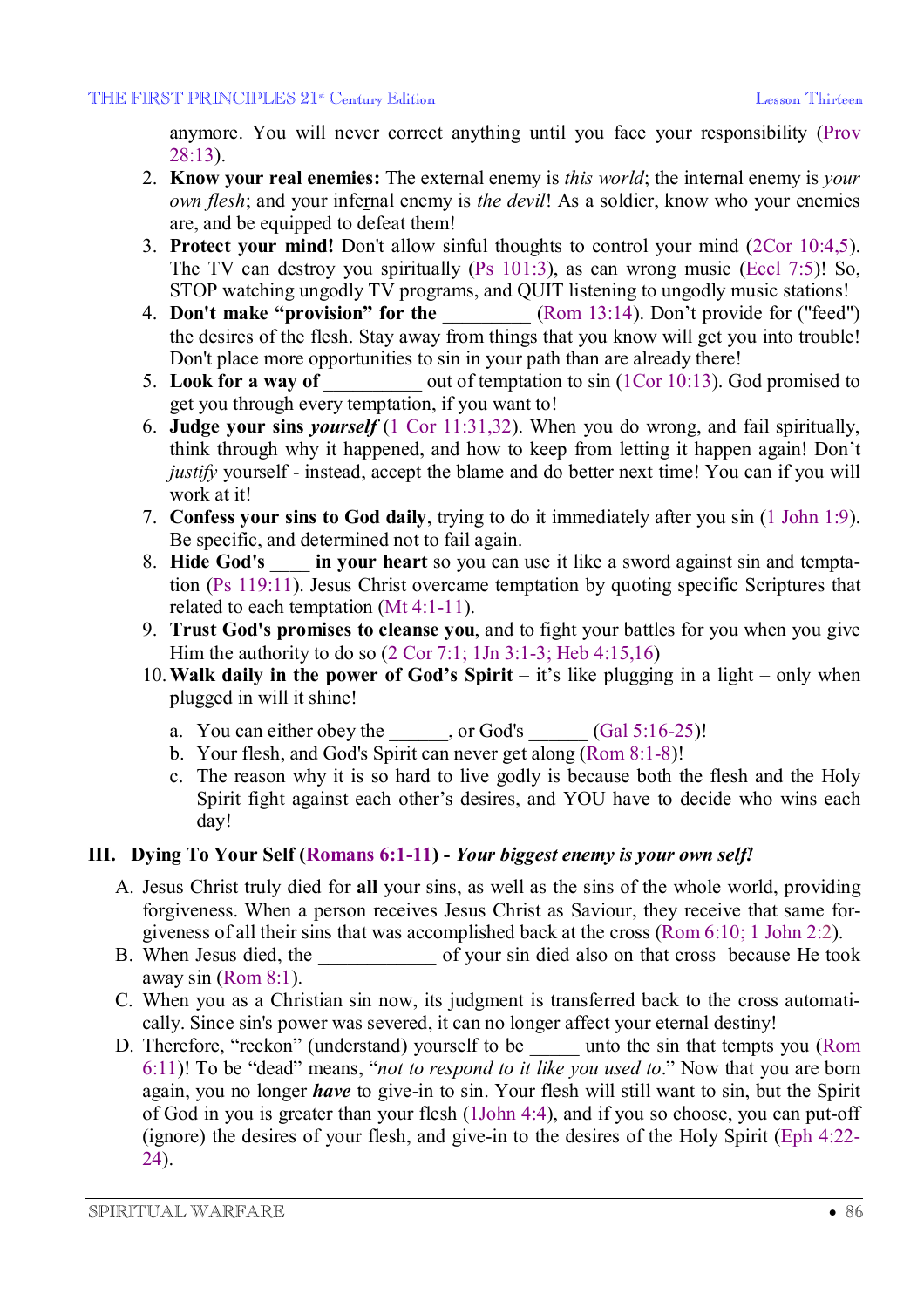#### THE FIRST PRINCIPLES 21<sup>\*</sup> Century Edition **Lesson Thirteen** Lesson Thirteen

- E. Paul wrote in 2 Tim 3:1-5 how that people in the last days would be "*lovers of their own \_\_\_\_\_\_\_\_\_\_...*" Everyone seems to have **ME**, **MY**, & **I** as priority. The world's psychology is increasingly stressing "*self esteem,*" and it is increasingly creeping into Christian churches.
- F. Notice Matthew 10:38-39. Verse 39 says, "*He that findeth his life shall \_\_\_\_\_\_\_\_ it: and he that loseth his life for my sake shall \_\_\_\_\_\_\_ it*." What do you think Jesus meant by "losing his life?" \_\_\_\_\_\_\_\_\_\_\_\_\_\_\_\_\_\_\_\_\_\_\_\_\_\_\_\_\_\_\_\_\_\_\_\_\_\_\_\_\_\_\_\_\_\_\_\_\_\_\_\_\_\_\_\_\_\_

 $\overline{\phantom{a}}$  , and the contribution of the contribution of the contribution of the contribution of the contribution of the contribution of the contribution of the contribution of the contribution of the contribution of the

- G. Read Philippians 2:3-8. Notice that verse 7 says that Jesus made himself of *no reputation.* Verse 3 says that we should esteem others better than ourselves. It is evident that godliness does not promote **self,** but rather *the death of self.* Could it be that self is what hinders us from becoming Christ-like after we are saved from the judgment of our sin?
- H. Look at what Paul said about *his identity* before salvation (Philp 3:4-8). He said I count all of it but "\_\_\_\_\_\_". Is that how you feel about *your identity*?
- I. After salvation, Paul said in Gal 2:20 "*I am* \_\_\_\_\_\_\_\_\_\_ *with Christ...*" Who was living *through* Paul? **We !** Jesus can live through you too!

# **IV.Separation Issues (James 4:4) - The Christian MUST separate from sin!**

A. The principle is: **Keep yourself out of situations where you know that your flesh is tempted to sin.** This is called *Separation*, and it is good! It is not negative, but rather positive since you are separating FROM ungodly things, UNTO *godly* things - so that you can live godly  $(Tit 2:11, 12)!$ 

### B. **Some things to be separated from (2 Cor 6:17):**

- 1. Places where the *flesh* is in control and not the Spirit: i.e., pubs, liquor stores, Discos, Night Clubs, *Secretive* Societies, Dance halls, gambling halls, and the like! This includes things we watch on TV!
- 2. Places where people are *uncovered* or are less and less covered. Nobody says a Christian is to be a hermit, or ugly looking to be spiritual - but that a Christian is to show off the " $\ldots$  man" by a godly life (1Pet 3:2-4), instead of the flesh, and following fashion fads, etc.
- 3. Things that cause you to lose control of your will like drugs, drink, and anything else that adversely affects your choice to live right.
- 4. Things that  $\frac{1}{2}$  (ruin) your body and health (1 Cor 3:16,17).

# C. **Definite Areas of Separation Between Christians and Non-Christians:**

- 1. In  $(2 \text{ Cor } 6:14; \text{ Amos } 3:3)$ . You can fall in love with anyone. Make sure that it is the Lord who brings you two together, and not your own lusts!
- 2. Stay clear of all works of darkness (2 Cor 6:14), and demonic worship (2 Cor 6:15), and especially  $(2 \text{ Cor } 6:16)$ . Don't toy with *Ouija* boards, *Tarot* cards, "crystals," and horoscopes (Lev 19:26; Dt 18:10) which are all Satanic. They are NOT of God.
- 3. Stay out of friendships with the unsaved when they become wrong i.e., they make demands on you that go against God (Acts 5:29) and try to pull you back into sin. Always be a witness though, and love them as Jesus did. "*Speaking the truth in*  $\lceil \cdot \cdot \cdot \rceil$  (Eph 4:15).